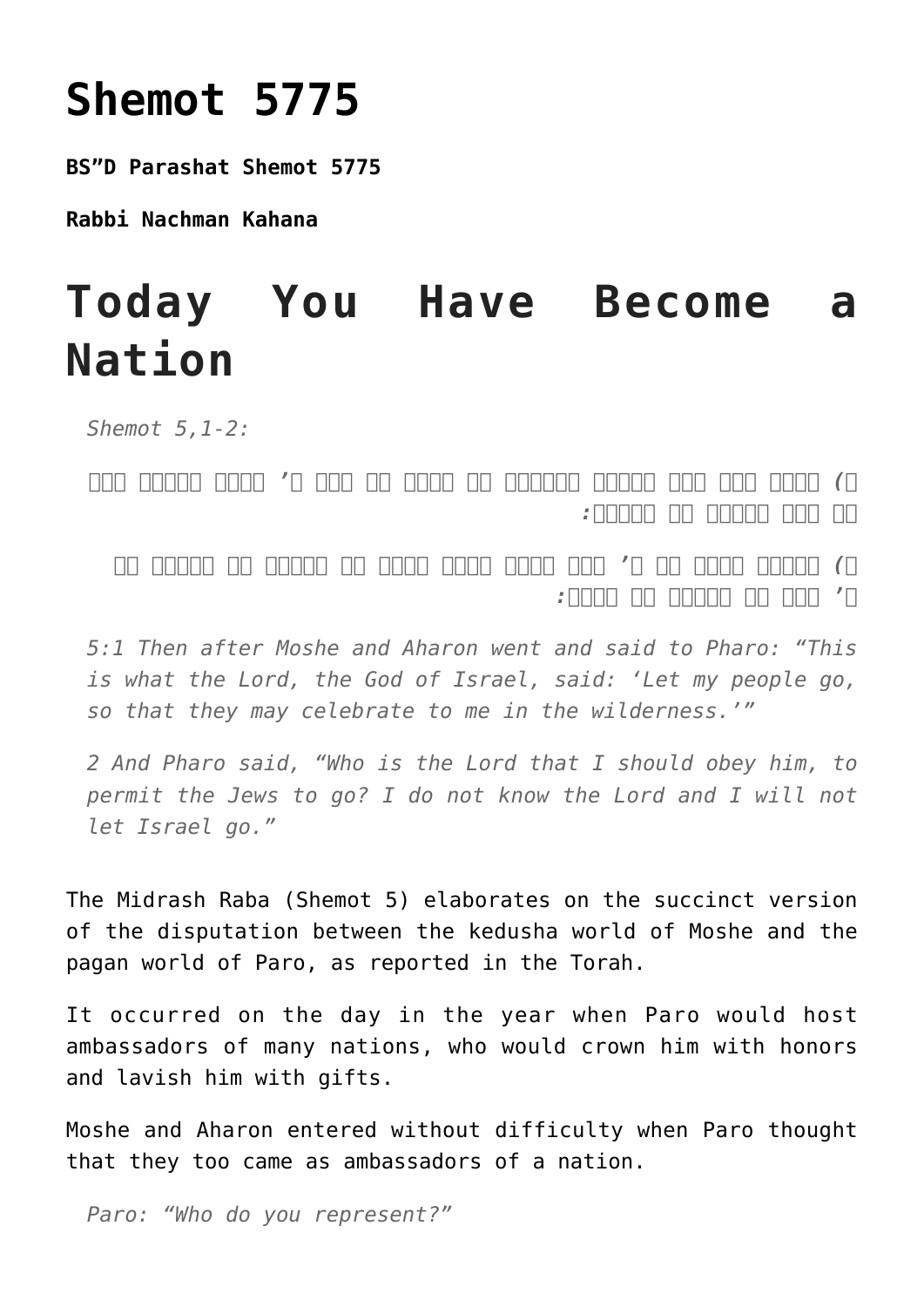*Moshe: "The Holy One Be He"*

*When Paro saw that they were not bearing gifts, he asked: "What do you want here"?*

*Moshe: "Thus has God commanded, 'Let My people go!"*

*Paro: "I do not not recognize your God. I will not send the Jews away. But wait. I wish to search in my list of gods the name of your deity." Paro began reading off names of the deities: "The god of Moav, the god of Amon, the god of Zidon, etc. Paro then said to Moshe and Aharon, "I have covered all the deities; yours does not appear, so he does not exist".*

Question: The Book of Dieties was compiled by the wisest of Egyptian theologians. So why was the name of HaShem, Creator of heaven and earth, totally absent?

I submit:

At that time, philosophers and "holy men" perceived higher beings as they presented themselves through events of nations. The various nations' ascent to greatness or decline from the platform of history were the consequences and resolutions of the rivalries, struggles, antagonisms, contentions, controversies, encounters and strife of the "god-fathers" of the respective nations.

The god of Israel did not appear in the book of dieties for good reason – Israel was at the time a composite of individuals not yet a nation, and according to the accepted premise of the day the powers of a god were not expressed through the events of individuals.

Four times in the Book of Devarim, Moshe, after leading the Jews for 40 years says in his parting soliloquy to the people, "Today you have become a nation".

It took 40 years for the sons of 12 distinct tribes, who were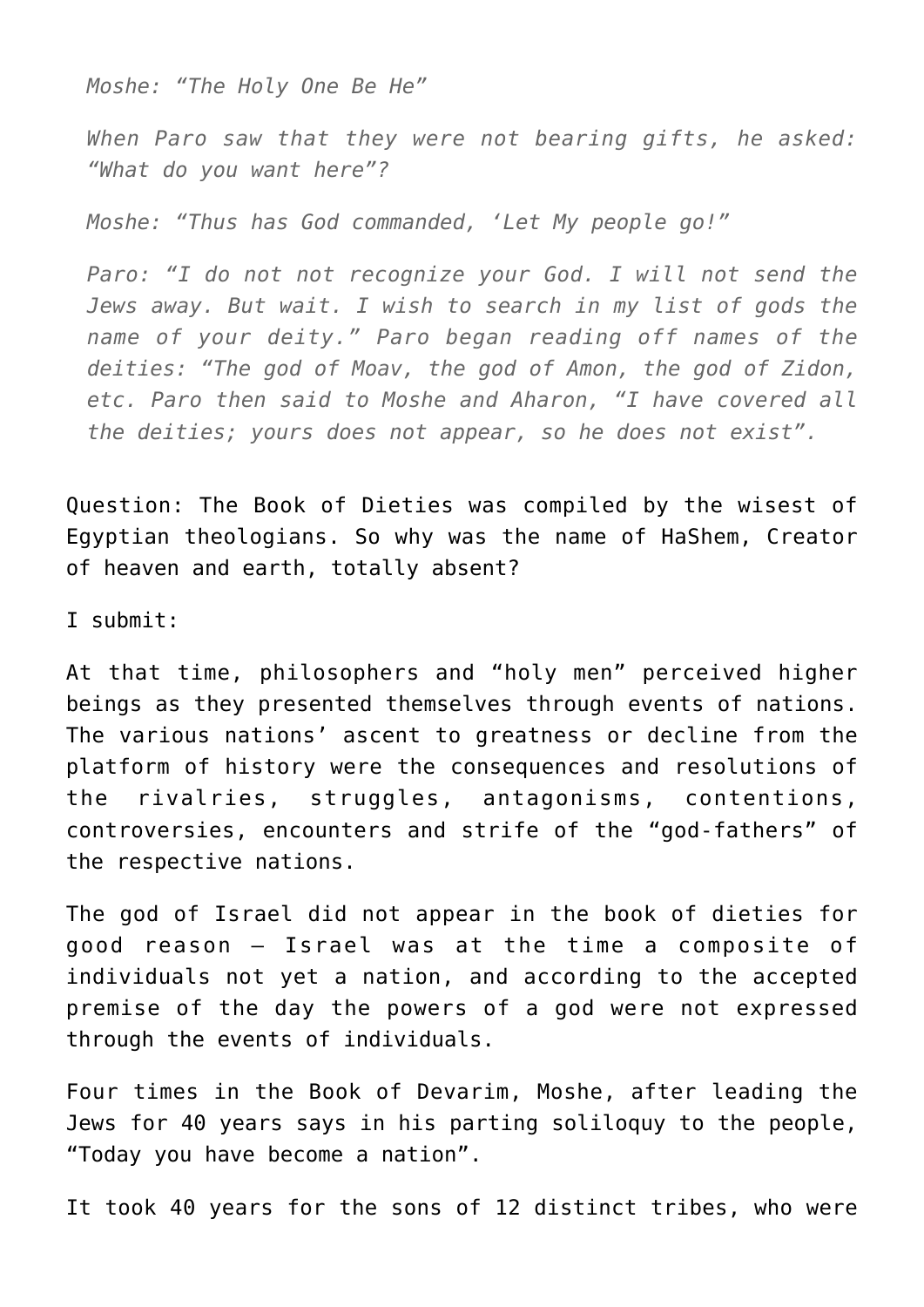subjected to the degradation of servitude, to overcome their proclivity for reclusive individualism and to feel a common bond which is the prerequisite of nationhood.

But, in fact, the ancient Egyptians were correct to a degree, HaShem is not involved in the lives of individual gentiles. However, He is involved "personally" in the life of every Jew. This is known as hashgacha pratit – individual vigilance. As stated in Pirkei Avot 2,1 where we as Jews are instructed exclusively:

*והסתכל בשלשה דברים ואי אתה בא לידי עבירה דע מה למעלה ממך עין רואה ואוזן שומעת וכל מעשיך בספר נכתבין*

*… Reflect on three things and you will not come to sin: Know what is above you – a seeing eye, a hearing ear, and all your deeds are recorded in a book*

HaShem is involved in the life of every Jew no matter where. HaShem heard the prayers of Yona from within the bowels of a whale, at the bottom of the sea, and the sounds of an unborn embryo enclosed in his mother's womb.

However, hashgacha pratit of HaShem towards an individual Jew in the galut or even a community in the galut is a far cry from the "discerning ear" of the Almighty towards the nation of Israel when we are together in Eretz Yisrael.

In the spirit of what our rabbis have taught, that the prayers of a Jew recited privately are accepted less than those of a prayer said in a minyan, the prayers said in Eretz Yisrael are more readily accepted than those said in the tuma of the galut.

The prayers of a Jew in the galut arrives in the shamayim (the heavens) only via Eretz Yisrael. The prayers of the most outspoken anti-Israel rabbinic figure, i.e., the Satmar leader, to the degree that they are heard by HaShem, pass over